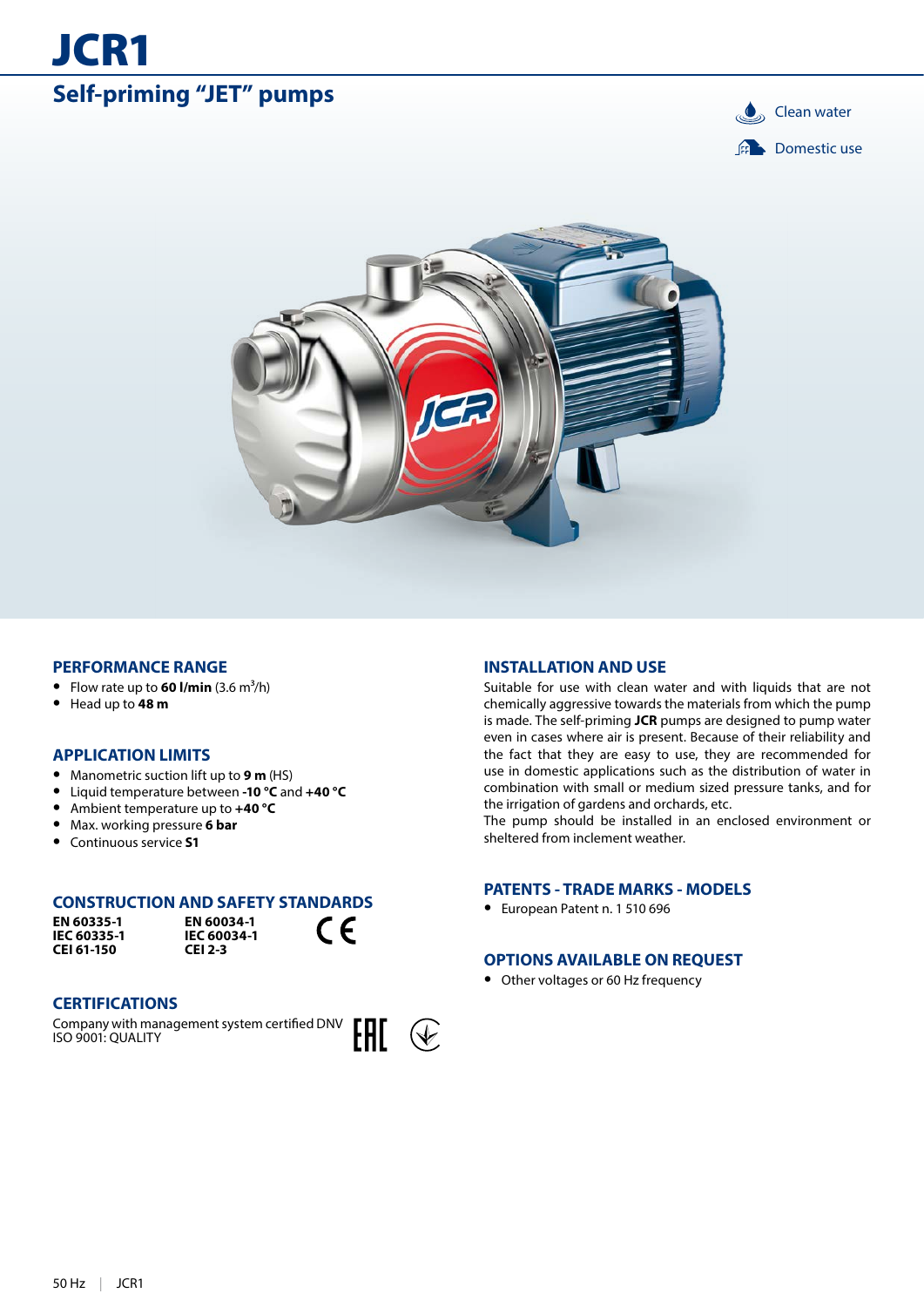

# **CHARACTERISTIC CURVES AND PERFORMANCE DATA 50 Hz n= 2900 min-1** HS= 0 m



| <b>MODEL</b> |                         | POWER (P2) |      | $m^3/h$         | 0            | 0.3 | 0.6 | 1.2  | ۱.5  | 1.8  | 2.4  |    | 3.0  | 3.6 |    |
|--------------|-------------------------|------------|------|-----------------|--------------|-----|-----|------|------|------|------|----|------|-----|----|
| Single-phase | Three-phase             | kW         | НP   | ▲               | Ο<br>1/min   | 0   |     | 10   | 20   | 25   | 30   | 40 | 45   | 50  | 60 |
| JCRm 1C      | JCR <sub>1</sub> C      | 0.37       | 0.50 |                 | н.<br>metres | 35  | 32  | 28.5 | 23.5 | 21   | 18.5 | 15 | 13.5 | 12  | 10 |
| JCRm 1B      | <b>JCR1B</b>            | 0.48       | 0.65 | IE <sub>2</sub> |              | 37  | 34  | 30.5 | 25.5 | 23   | 20.5 | 17 | 15.5 | 14  | 12 |
| JCRm 1A      | <b>JCR<sub>1</sub>A</b> | 0.55       | 0.75 | IE <sub>3</sub> |              | 48  | 43  | 39   | 31.5 | 28.5 | 26   | 22 | 20.5 | 19  | 17 |

**Q** = Flow rate **H** = Total manometric head **HS** = Suction height Tolerance of characteristic curves in compliance with EN ISO 9906 Grado 3B.

Performance class of the three-phase motor (IEC 60034-30-1)

# **STANDARD INSTALLATION**

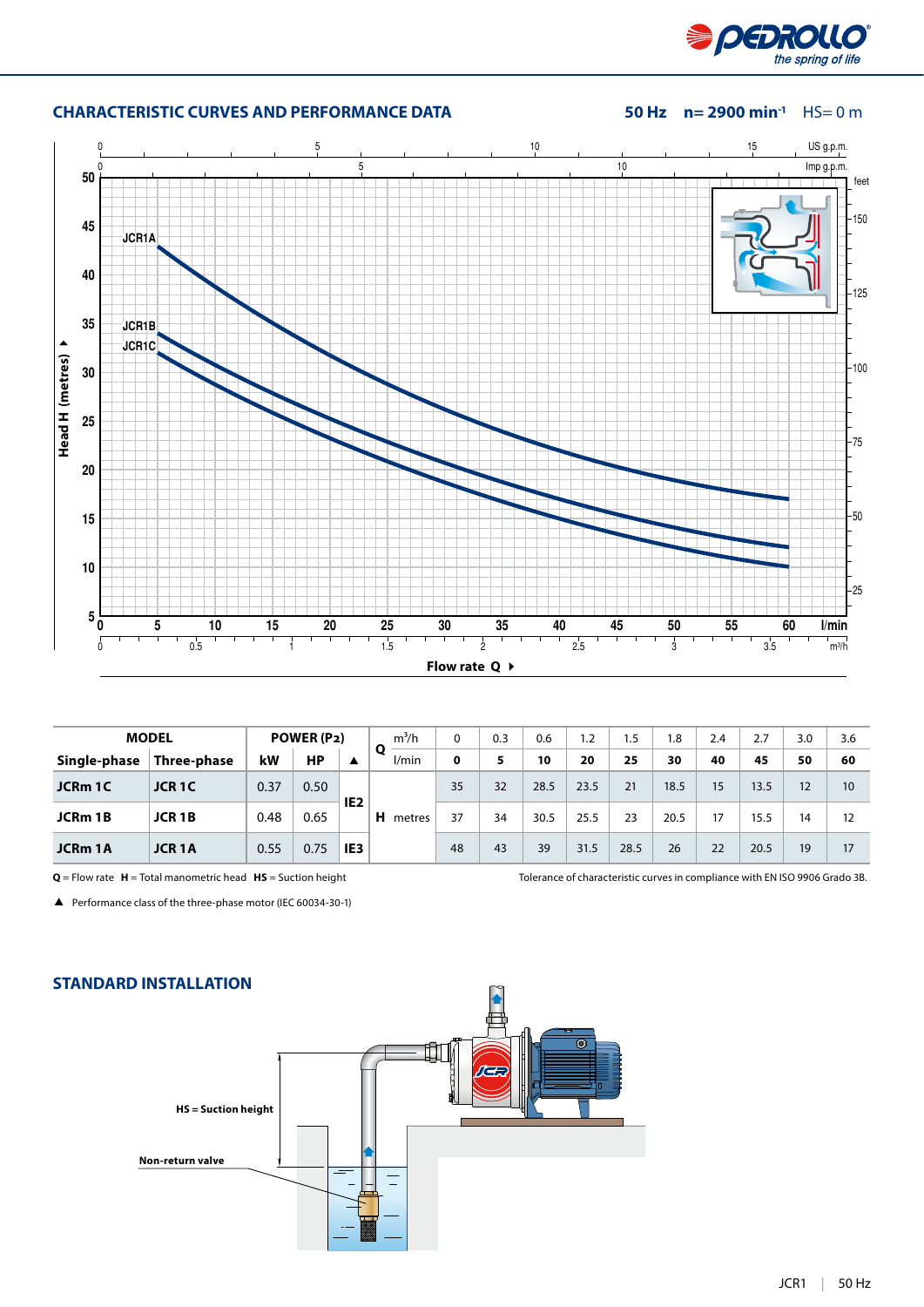# JCR1

# **POS. COMPONENT CONSTRUCTION CHARACTERISTICS**

**1 PUMP BODY** Stainless steel AISI 304 complete with threaded ports in compliance with ISO 228/1 **2 BODY BACKPLATE** Stainless steel AISI 304 **3 NOZZLE ASSEMBLY** Noryl FE1520PW **4 IMPELLER** Stainless steel AISI 304 **5 MOTOR SHAFT** Stainless steel EN 10088-3 - 1.4104 **6 MECHANICAL SEAL** *Seal Shaft Materials Model Diameter Stationary ring Rotational ring Elastomer* **AR-12 Ø 12** mm Ceramic Graphite NBR **7 BEARINGS 6201 ZZ / 6201 ZZ 8 CAPACITOR** *Pump Capacitance Single-phase (230 V or 240 V) (110 V)* **JCRm 1C 10** μF - 450 VL **25** μF - 250 VL **JCRm 1B 10** μF - 450 VL **25** μF - 250 VL **JCRm 1A 14** μF - 450 VL **25** μF - 250 VL

### **9 ELECTRIC MOTOR JCRm**: single-phase 230 V - 50 Hz with thermal overload protector incorporated into the winding. **JCR**: three-phase 230/400 V - 50 Hz.

➠ **The three-phase pumps are fitted with high performance motors up to P2=0.48 kW in class IE2 and from P2=0.55 kW in class IE3 (IEC 60034-30-1)**

- Insulation: class F
- Protection: IP X4